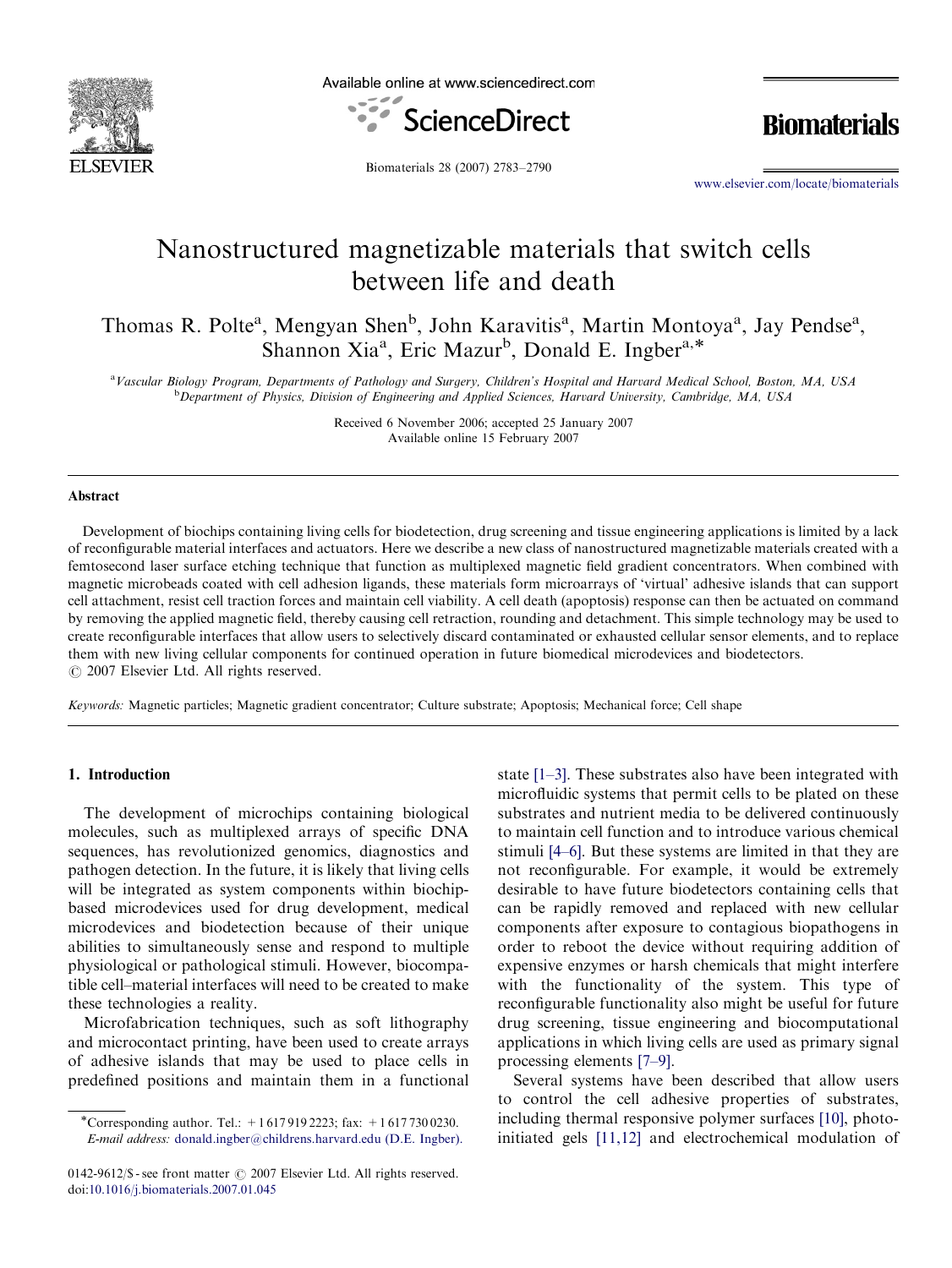self-assembled monolayers [\[13,14\].](#page-7-0) Although these technologies may provide useful methods to rapidly actuate changes in substrate adhesivity and cell behavior, they are not easily reversed within an existing microsystem. Here we describe a microsystem in which cell adhesion, position and viability can be controlled magnetically to meet this challenge.

#### 2. Materials and methods

#### 2.1. Nanofabrication of magnetic gradient concentrators

Arrays of silicon nanospikes were fabricated by femtosecond laser etching, as previously reported [\[15\]](#page-7-0). Briefly, silicon chips [flat zone  $Si(111)$ ] were masked with  $2 \mu$ m-thick copper transmission electron microscope grids with hexagonal opening widths of  $30 \,\mu \text{m}$ . The chips were mounted normal to the laser beam on a three-axis translation stage in a vacuum chamber with a base pressure of less than  $10^{-2}$  Pa. Laser pulses (800 nm, 100 fs at  $(0.3 \text{ mJ})$ ) were focused to a beam waist of  $200 \mu \text{m}$  on the sample surface. Samples were translated relative to the laser beam vertically at a speed of  $200 \mu m/s$  to irradiate the entire surface. Laseretched silicon chips were subsequently coated with a thin  $(450 \text{ Å})$  layer of magnetizable cobalt using a SHARON TE-4 four-source thermal evaporation system. After irradiation and coating, the resulting structures were imaged with a scanning electron microscope.

Arrays of stainless steel nanospikes were fabricated by femtosecond laser etching of surgical stainless steel blades (#21, Becton Dickinson, Franklin Lakes, NJ) that were mechanically precut into  $1 \text{ cm}^2$  wafers. To create patterned arrays, the surface was polished with a diamond lapping film, and then mounted normal to the laser beam on a three-axis translation stage in a vacuum chamber with a base pressure of less than  $10^{-2}$  Pa. Laser pulses (800 nm, 100 fs at 0.015 mJ) were focused on the sample surface, and the sample was translated relative to the laser beam vertically at a speed of 500  $\mu$ m/s to etch parallel linear valleys with separation of approximately  $100 \mu m$  (center to center) on the surface of the stainless steel. The sample was translated  $90^{\circ}$  and linear etching was repeated to generate cross-hatched valleys, leaving an array of square raised areas with sides approximately 50  $\mu$ m in length.

To create nanospikes on the raised square arrays, wafers were again lightly polished with a diamond lapping film, and then cleaned with acetone followed by a methanol rinse. Wafers were subsequently placed in a glass container, mounted on a three-axis translation stage and filled with distilled water. The surface of the array was irradiated by a 1 kHz train of  $100$  fs,  $80 \mu J$  pulses at  $400 \text{ nm}$  wavelength from a frequency-doubled, amplified titanium:sapphire laser. The laser pulses were focused by a 0.25 m focal-length lens and traveled through 10 mm of water before striking the surface at normal incidence. The focal point is about 10 mm behind the surface and the spatial profile of the laser spot is nearly Gaussian, with a fixed beam waist of  $60 \mu m$  at the sample surface. The sample was translated relative to the laser beam at a speed of  $200 \mu m/s$  to create nanospikes over the entire micro-arrayed surface. The dimensions of the resulting structures were determined from scanning electron microscope images as well as analysis with a Dektak 6M profilometer.

Etched stainless steel wafers were coated with Sylgard 184 polydimethylsiloxane (PDMS; Dow Corning, Midland, MI) using a G3P-8 Spincoat device (Specialty Coating Systems/Cookson Electronics, Indianapolis, IN) to prevent surface oxidation and optimize biocompatibility. PDMS base and curing agents were mixed in a 10:1 ratio, degassed by vacuum for 30 min, spin-cast, and cured at least 3 h at 60 °C. Cured PDMS surfaces were made hydrophilic by 8 min exposure to an oxidizing plasma in an UVO-Cleaner 342 (Jelight, Irvine, CA), and wafers were immediately immersed in aqueous Pluronic F-127 solution (1 g/L; BASF, Mount Olive, NJ) for 1 h at room temperature to resist cell adhesion [\[16\]](#page-7-0). Wafers were rinsed extensively in phosphate buffered saline prior to incubation with beads and/or cells. The thickness of the PDMS was estimated to be  $5 \mu m$ based on confocal imaging of coated wafers in which 200 nm green fluorescent beads were added to the PDMS.

#### 2.2. Experimental system

Immortalized human umbilical vein endothelial (HUVE) cells that stably expressed green fluorescent protein (GFP) [\[17\]](#page-7-0) were cultured in EBM medium (Cambrex) supplemented with EGM-2 MV growth factor supplement (Cambrex) at  $37^{\circ}$ C and  $5\%$  CO<sub>2</sub>. Subconfluent cells were detached by trypsinization, washed once in medium and cultured in EBM containing EGM-2 MV on magnetic substrates. Tosyl-activated superparamagnetic microbeads (4.5 µm diameter; Dynal Biotech, Oslo, Norway) were coated with an RGD-containing peptide  $(50 \,\mu\text{g/ml}; \text{PepTite-}$ 2000; Integra LifeSciences, Plainsboro, NJ), that mediates cell adhesion through cell surface integrin receptors, as previously described [\[18,19\]](#page-7-0).

Nanospike magnetic concentrators were placed horizontally in a cell culture apparatus that allowed permanent ceramic magnet cylinders (27MG Oe; Polysciences Inc., Warrington, PA) to be placed directly beneath the concentrators, separated only by thin cover glass (No. 0; Dow Corning). For bead patterning, 100,000 RGD-coated beads were added to each magnetic field concentrator in 10 mm diameter cloning cylinders (Bellco Biotechnology, Vineland, NJ) to avoid dilution of beads in the larger medium reservoir. Beads were readily visualized by fluorescence microscopy due to their auto-fluorescence in the Texas-Red channel. Cells were added to magnetic substrates (2500 cells/substrate) in 10 mm diameter cloning cylinders, and placed in a culture incubator at  $37^{\circ}$ C under  $5\%$   $CO<sub>2</sub>$  for the indicated times. In some experiments, cells were allowed to bind to the RGD-beads (20 beads/cell) in suspension for 30 min at  $37^{\circ}$ C prior to adding them to the magnetic field concentrators. Changes in projected cell areas were measured using computerized image analysis as previously described [\[1,18\]](#page-6-0); this was facilitated by visualizing the GFPlabeled HUVE cells using fluorescence microscopy.

The magnetic field gradient concentrators were calibrated by pulling  $4.5 \mu m$  diameter beads through a glycerol solution of known viscosity (1000 cP), as previously described [\[20\]](#page-7-0). Briefly, bead displacements and velocities were quantitated using IPLab image analysis software and timelapse brightfield images  $\left($  < 0.1 s intervals) captured with a Nikon Diaphot 300 inverted microscope and a Photometrics CoolSnap HQ CCD digital camera. After recording the beads' velocities through the fluid, Stokes' formula for low Reynolds number flow was used to deduce the forces [Force =  $3\pi\eta Dv$ , where  $\eta$  is the viscosity of the fluid, D is the bead diameter, and  $v$  is the velocity of the bead through the fluid]. For force calibration experiments, magnetic field gradient concentrators were placed on edge in glass-bottomed culture dishes, such that beads could be tracked in the  $X-Y$  plane of the microscope field as they approached the surface of the magnetic field gradient concentrator. Forces on individual beads were plotted against the distance between the bead and the surface of the magnetic field gradient concentrator.

To measure apoptosis we used a TUNEL in situ cell death detection kit (Roche, Penzberg, Germany) that measures DNA fragmentation as an indicator of programmed cell death. To harvest cells for this assay, magnets were removed from concentrators to release cells and cells were transferred to poly-D-lysine (Sigma) coated 4-chamber slides (Lab-Tek, Naperville, IL). Cells were allowed to adhere to the slides for 30 min and then fixed for 1 h in 4% paraformaldehyde in PBS. Apoptosis-associated DNA strand breakage was identified by following the TUNEL assay kit protocol for adherent cells, and cells were counterstained with DAPI to visualize all nuclei. Positive staining was detected by fluorescence microscopy using a Nikon Diaphot 300 inverted microscope and a Photometrics CoolSnap HQ CCD digital camera, and images were captured and analyzed with IPLab software. At least 100 cells were counted for each condition and results are presented as a percentage of DAPI-stained nuclei that exhibited positive TUNEL staining.

#### 3. Results

The goal of this study was to microfabricate a cell culture environment containing a reconfigurable material interface that can rapidly actuate changes in substrate adhesivity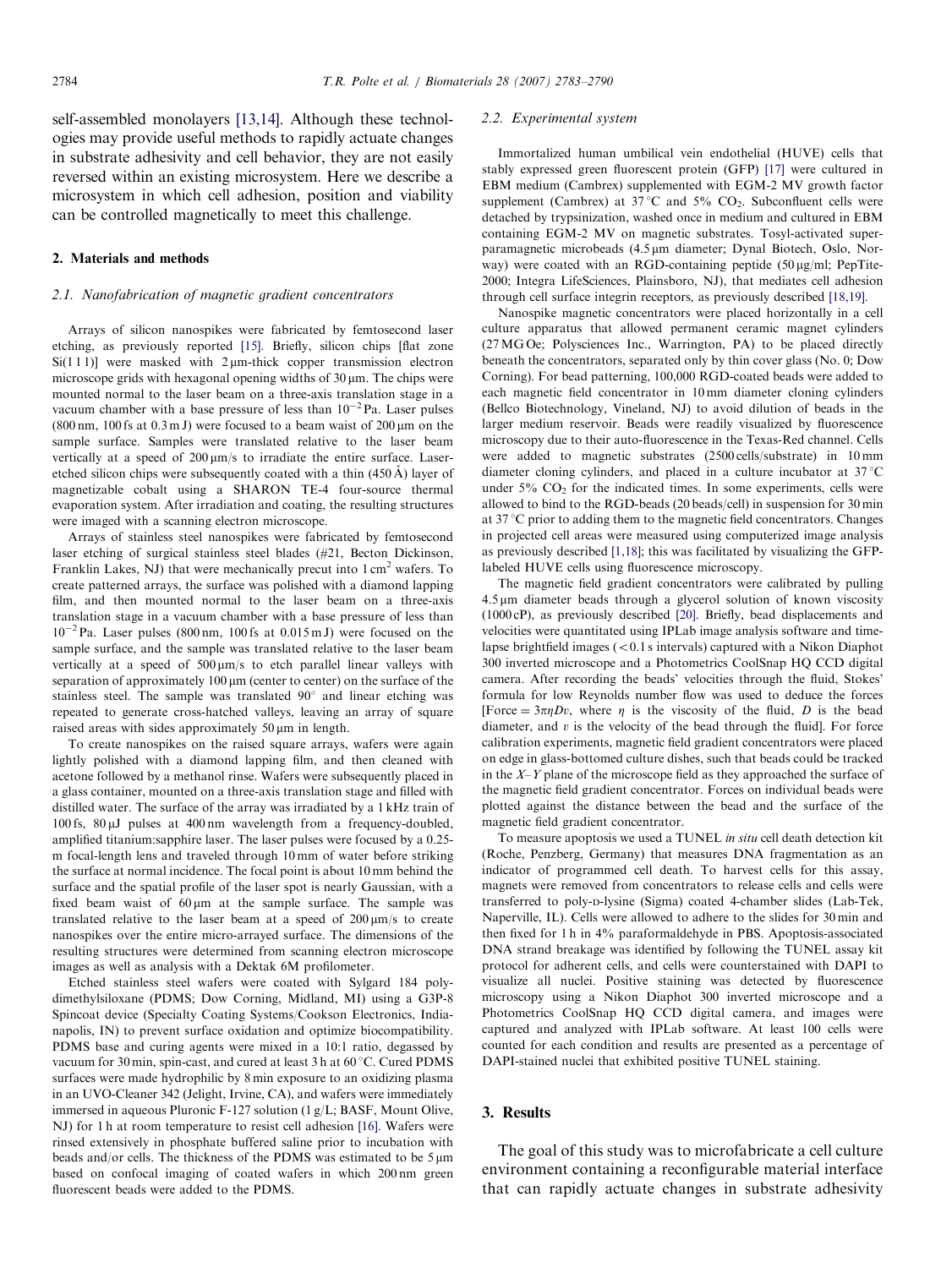<span id="page-2-0"></span>and cell behavior. Our design concept was based on past work which showed that anchorage-dependent cells, such as endothelial cells, require adhesion to substrates that can resist cell traction forces and produce a minimal degree of cell distortion to maintain cell viability and suppress the cellular suicide program (apoptosis) [\[1,21\]](#page-6-0). To distort their shape and avoid entry into the apoptosis pathway, anchorage-dependent cells must exert substantial force  $(1 + 1)$  nN/ $\mu$ m<sup>2</sup>) against their individual focal adhesions to the underlying extracellular matrix (ECM) [\[22–24\]](#page-7-0). This range of force can be applied to cells using magnetic microparticles coated with ECM ligands [\[25,26\]](#page-7-0), and forces applied over integrins in this manner have been shown to alter intracellular biochemical activities including translation, signal transduction and gene expression [\[20,27–29\].](#page-7-0) This observation raised the possibility of creating a 'virtual' adhesive substrate by exerting forces on cell surface integrin-bound magnetic beads using applied magnetic fields that are of sufficient strength to resist cell tractional forces, and thereby maintain cell adhesion and viability; removal of the applied magnetic field would then induce cell retraction, rounding and death (Fig. 1). Importantly, this system could then be reconfigured by adding new beads and cells, thus providing a significant advantage over past materials that, for example, promote substrate release and cell detachment by altering cell temperature [\[10\].](#page-7-0) However, to produce pulling forces magnetically, it is necessary to create very high local magnetic field gradients. To do this in a manner that would be useful for future cellbased microdevices where single cell analysis may be required, we needed to generate these in a multiplexed



Fig. 1. Schematics showing substrates that support cell adhesion and control cell viability. (Left) Anchorage-dependent cells, such as HUVE cells, normally must attach and spread on a rigid ECM-coated culture substrate in order to survive and grow; cells that pull themselves off of a poorly adhesive substrate and round undergo apoptosis. (Right) Schematic of the reconfigurable magnetic control system for switching cells between cell life and death that is described here. Cells are allowed to adhere to ECM-coated microbeads that bind their cell surface adhesion (integrin) receptors. In the presence of a high local magnetic field gradient, magnetic forces exerted on the beads will pull them down onto the surface of a non-adhesive substrate and create a 'virtual' cell adhesive island. If the force is great enough to resist cell traction forces, the cells will spread and remain viable. When the magnetic field is removed, the cells will retract the beads, round and switch on a cellular suicide program.

manner with each adhesive magnetic island being on the scale of a single cell.

Regions of magnetic materials with higher curvature exhibit enhanced magnetic field gradients [\[30\]](#page-7-0). We have previously shown that irradiation of the surface of a silicon chip with a high power femtosecond laser (800 nm, 100 fs,  $(0.3 \text{ m J})$  in the presence of certain gases, such as  $SF<sub>6</sub>$ , transforms its flat mirror-like surface into a forest of microscopic spikes with very high curvature in the nanometer to low micrometer range [\[15,31\]](#page-7-0). Thus, we explored whether these novel laser-etched silicon chips could enhance local magnetic field gradients if coated with a layer of magnetizable material, and if so, whether microarrays of cell-sized islands could be created with this technique.

In our initial studies, arrays of multiple, micrometersized islands of high density nanospikes were etched into silicon substrates by masking the chips with a copper transmission electron microscopy (TEM) grid containing 30 um wide hexagonal openings during laser ablation (Fig. 2a). The substrates were then coated with a thin  $(450 \text{ Å})$ layer of Cobalt by thermal evaporation to render these substrates magnetizable. When a permanent ceramic magnet (27 MG Oe, Polysciences Inc.) was placed beneath the etched silicon wafer and fluorescent superparamagnetic microbeads  $(4.5 \mu m)$  diameter; Dynal) were added to its surface in tissue culture medium, the beads preferentially



Fig. 2. A multiplexed magnetic field gradient concentrator fabricated by femtosecond laser etching of a silicon wafer. (a) Low power scanning electron micrograph of the cobalt-coated, laser-etched surface of a silicon wafer. Arrays of microspikes contained within hexagonal regions were created using a copper transmission electron microscope grid as a mask during the laser etching process. (b) Fluorescence micrograph showing that fluorescent superparamagnetic microbeads (4.5 um diameter) are pulled to the hexagonal nanospike regions of the microarray in the presence of an applied magnetic field. (c) High power micrograph of  $4.5 \mu m$  beads (white arrow) that localize preferentially to the apex of the nanospikes (black arrow). (d) Fluorescence image showing that the magnetic microbeads exhibit a random distribution on the unpatterned regions of these cobalt-coated silicon wafers in the presence of a magnetic field (bar,  $50 \text{ µm}$ ).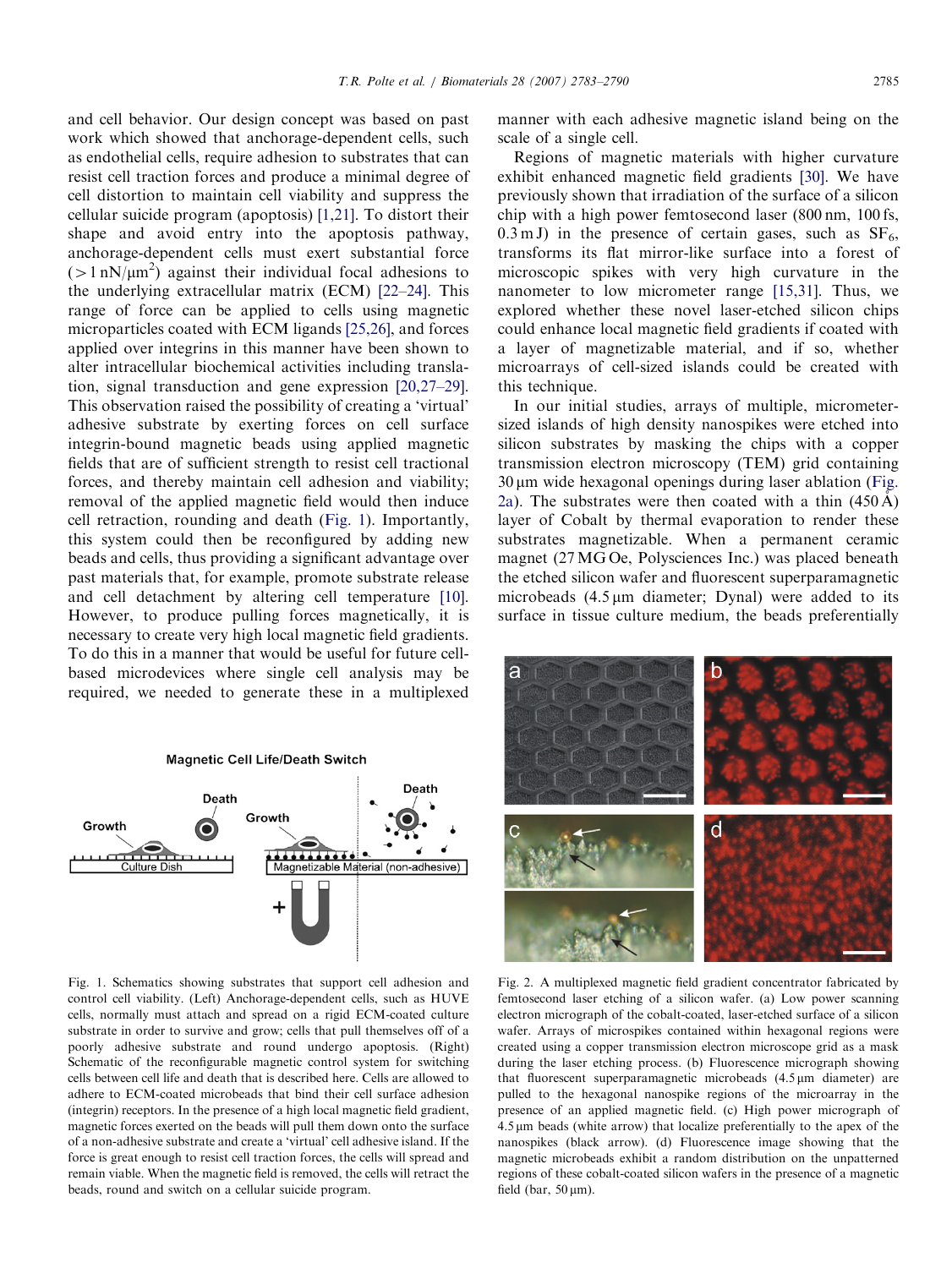attracted to the hexagonal islands containing the nanospikes [\(Fig. 2b](#page-2-0)). Higher resolution light microscopic analysis of etched substrates placed on edge and viewed from the side confirmed that the beads were specifically attracted to the apex of the cobalt-coated nanospikes that exhibited the highest curvature [\(Fig. 2c\)](#page-2-0). In contrast, no patterning of magnetic beads was observed when they were placed on a smooth cobalt-coated silicon chip in the presence [\(Fig. 2d\)](#page-2-0) or absence (not shown) of an external magnet.

To increase the durability and magnetic conductance of these magnetic concentrators, as well as to eliminate the necessity of coating with cobalt, we explored whether magnetizable stainless steel substrates could be used in place of silicon wafers. Preliminary characterization of laser-irradiated stainless steel (using a surgical scalpel blade) revealed that nanospikes formed slightly below the plane of the steel surface (not shown), whereas on silicon, laser irradiation results in nanospikes that project above the plane of the surface. To present the nanospiked regions above the plane of the steel surface, we etched  $2 \mu m$  deep valleys in a square  $(50 \times 50 \,\mu\text{m})$  grid pattern by using a computer to precisely control translational movements of planar steel substrates in the path of 800 nm, 100 fs laser pulses in a vacuum (Figs. 3a and b). The remaining raised square surfaces of these etched steel substrates were then irradiated in water with 400 nm, 100 fs laser pulses to produce nanospikes in these elevated regions (Fig. 3c). This resulted in creation of a magnetizable stainless steel surface containing  $50 \times 50 \mu m$  elevated square mesas separated by  $50 \mu m$  wide valleys at a depth of  $2 \mu m$  (Fig. 3d). Analysis of high power images of regions within the elevated islands revealed that the steel nanospikes were on average



Fig. 3. Diagram describing the femtosecond laser etching method used to create microarrays of nanospike-covered islands on magnetizable stainless steel. (a), (b) A rectangular grid of valleys is first etched in the surface of the stainless steel substrate by laterally translating a laser beam (800 nm, 100 fs at 0.015 m J) to create an array of raised square islands. (c) Femtosecond laser pulses  $(400 \text{ nm}, 100 \text{ fs}, 80 \text{ µm J})$  are then applied to the raised squares to create nanospikes on these surfaces. Low (d) and high (e) power scanning electron micrographic views showing topography of the square arrays and individual nanospikes, respectively (bar, 50 mm in (d) and  $1 \mu m$  in (e)).

 $282 \pm 5$  nm (S.E.M.) wide and  $715 \pm 23$  nm high, with a center-to-center spacing of  $406+78$  nm (Fig. 3e).

The steel nanostructured island microarrays were spincoated with a thin layer ( $\sim$ 5 µm) of PDMS to create a flat surface and prevent metal oxidation in the aqueous medium, thereby further increasing biocompatibility. The PDMS surface was subsequently treated with Pluronic F-127 to make the surface non-adhesive to cells, cellderived ECM proteins, or the magnetic beads. These substrates were placed in modified tissue culture dishes that allowed for permanent ceramic magnets to be placed directly beneath the magnetic concentrators, separated by only a thin  $(\#0; 80-130 \text{ um thick})$  glass coverslip that isolates the magnet from culture medium. When magnetic microbeads (4.5 µm diameter; 1500 beads/mm<sup>2</sup>; Dynal) coated with the RGD cell binding peptide of fibronectin were added in medium in the absence of an applied magnet, they settled down onto the PDMS surface by gravity over a period of minutes but they did not distribute in any discernable pattern (Fig. 4a). In contrast, when the same beads were suspended over the nanostructured stainless steel device in the presence of a single ceramic magnet, virtually all of the beads were preferentially concentrated at sites directly over the square, regularly spaced, nanospiked islands of the microarray (Fig. 4b). Importantly, the beads distributed as a single layer across the entire region of the raised islands containing the nanospikes. With the magnet in place, beads remained in patterned arrays even after gentle medium changes. In contrast, after removing the underlying magnet, the beads were readily dislodged and easily removed by gentle swirling of the medium (not shown).

To quantify the forces exerted on individual beads (and hence, cells) by the stainless steel magnetic field gradient concentrator, we analyzed its ability to pull the magnetic beads through a high viscosity (1000 cP) glycerol solution. Stokes' law was used to calculate the applied force based on measured changes in bead displacement induced by the applied magnetic field, as previously described [\[20\]](#page-7-0). For these experiments, concentrators were placed vertically in glass-bottomed culture dishes so that the beads could be tracked in the  $X-Y$  plane of the microscope field as they approached the surface of the stainless steel magnetic field gradient concentrator. These studies confirmed that



Fig. 4. Fluorescence images of magnetic microbeads added to a laseretched, stainless steel, multiplexed, magnetic field concentrator in the absence (a) or presence (b) of an applied magnetic field.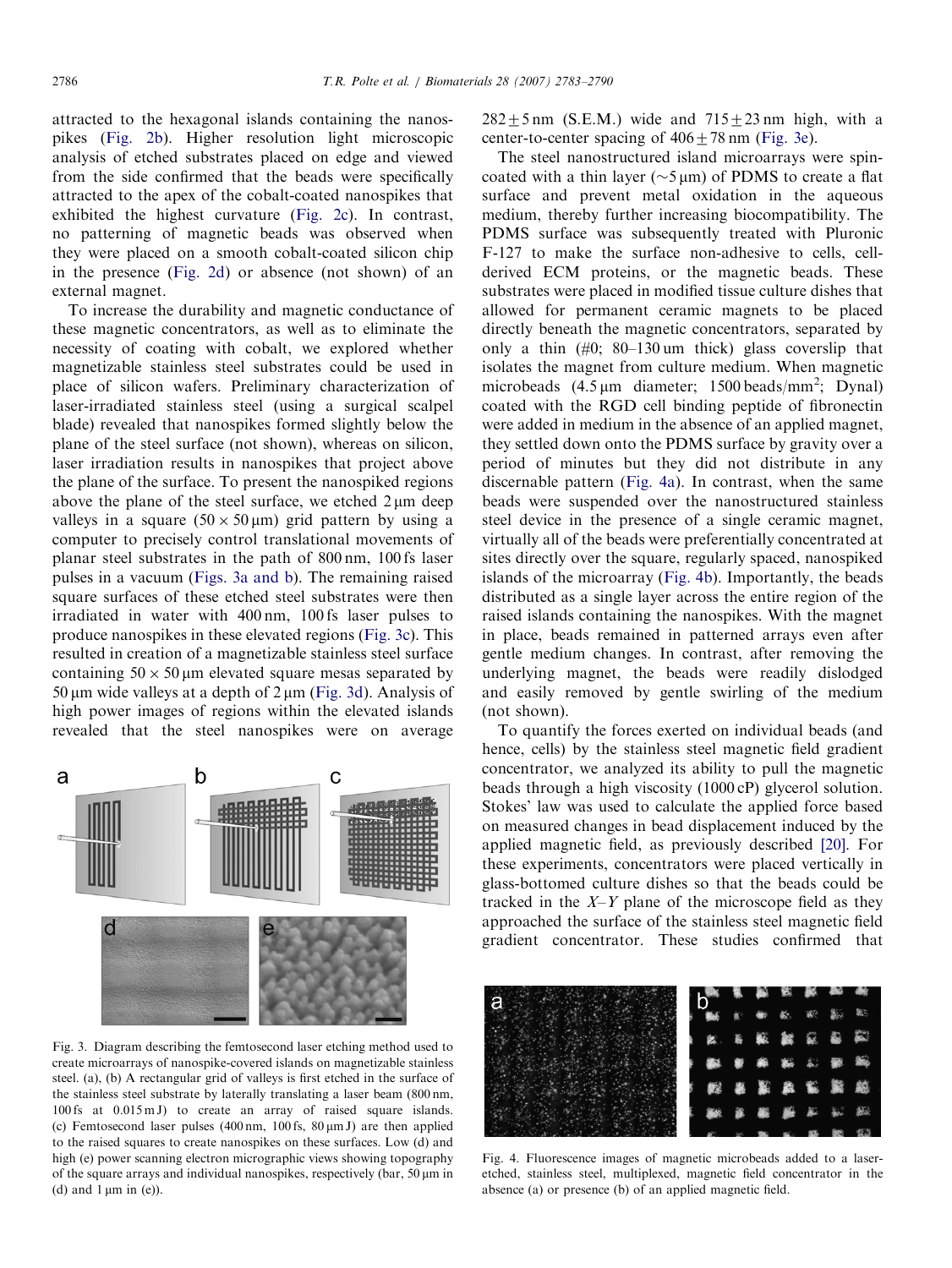individual magnetic microbeads were redirected specifically to the square elevated regions containing the nanospikes once they approached within approximately  $20 \mu m$  of the nanoetched steel surface (Fig. 5a). Analysis of bead velocities resulted in reproducible force–distance relationships, and revealed that approximately 0.25–2 nN of force was applied to each magnetic bead within about  $20 \mu m$ from the surface of the magnetic concentrator (Fig. 5b). As these force calibrations were performed with etched nanospike surfaces that were not coated with PDMS, the force generated at approximately  $5 \mu m$  from the surface of the steel substrate corresponds to the force that would be experienced by the lowest layer of applied magnetic microbeads in the presence of PDMS. This force ranged from approximately 0.9 to 1.3 nN per bead for one magnet or two stacked magnets, respectively (Fig. 5b), which is in the range of the level of traction force living cells apply to individual focal adhesions [\[22–24\]](#page-7-0).



Fig. 5. Measurement of forces exerted on magnetic microbeads in close proximity to the magnetic field gradient concentrator. (a) Compilation of multiple bright field microscopic views taken at approximately 0.5 s time intervals showing the path taken by magnetic microbeads as they were tracked by time-lapse microscopy (while being pulled through glycerol toward magnetic gradient concentrator). Note changes in direction of beads towards nanospiked islands as they come to within close proximity to the nanostructured islands of the etched substrate (thin white rectangles). (b) Calculated relationship between distance and force as a function of varying the number of stationary ceramic magnets placed beneath the concentrator. Velocity measurements used to calculate applied forces based on Stokes' law were determined from images similar to those shown in (a).

To explore the utility of the stainless steel magnetic field concentrator as a magnetic cell culture substrate, RGDcoated microbeads were first added to multiple nanostructured square islands with a single ceramic magnet placed beneath the substrate. HUVE cells were plated on these magnetically stabilized microbead arrays at low density  $(40 \text{ cells/mm}^2)$  to minimize cell–cell adhesion, and to limit more than one cell from adhering to each island of nanospikes. Cells adhered readily to the magnetically trapped beads that formed the 'virtual' adhesive islands, and some exhibited partial spreading (Fig. 6a). These results confirm that magnetic forces applied to the RGDcoated micromagnetic beads are sufficient to resist local cell traction forces (Fig. 6a). Cells that did not come into contact with beads remained non-adherent and were easily removed from the PDMS surface by gentle washing (not shown). In a separate experiment, cells were allowed to bind RGD-coated beads in suspension before the entire mixture was plated on the magnetic field concentrator substrate with a ceramic magnet below. These bead-bound cells also were efficiently pulled to the square nanospiked regions of the microarray (Fig. 6b). In both cases, the beadbound cells maintained their position over the square islands of the microarray containing the nanospikes for the entire 2-day culture period, as long as the ceramic magnet remained in place during the study.

Computerized morphometric analysis of the projected areas of HUVE cells pre-bound to RGD-beads in suspension and cultured for 24h in the presence of magnetic field gradient concentrators with 0, 1 or 2 stacked ceramic magnets placed beneath the substrate confirmed that cell spreading increased progressively (from 386 to  $526 \,\mu m^2$ ) as the number of underlying ceramic magnets was raised from 0 to 2 ([Fig. 7a](#page-5-0)). In contrast, all cells retracted and detached themselves from the surface of the PDMS-coated substrate when the magnets were removed



Fig. 6. Fluorescence micrographs showing micropatterning of cell adhesion within microarrays using the multiplexed magnetic gradient concentrator in combination with RGD-coated microbeads (a) HUVE cells expressing GFP (magenta) were allowed to settle by gravity onto RGD-coated magnetic microbeads (red) that had been previously pulled down to the surface of the magnetic gradient concentrator. (b) Cells that were pre-incubated with RGD-coated microbeads for 30 min in suspension prior to addition to the magnetic gradient concentrator. Note that cells preferentially localize to square islands containing raised nanospikes (dashed squares) using both techniques.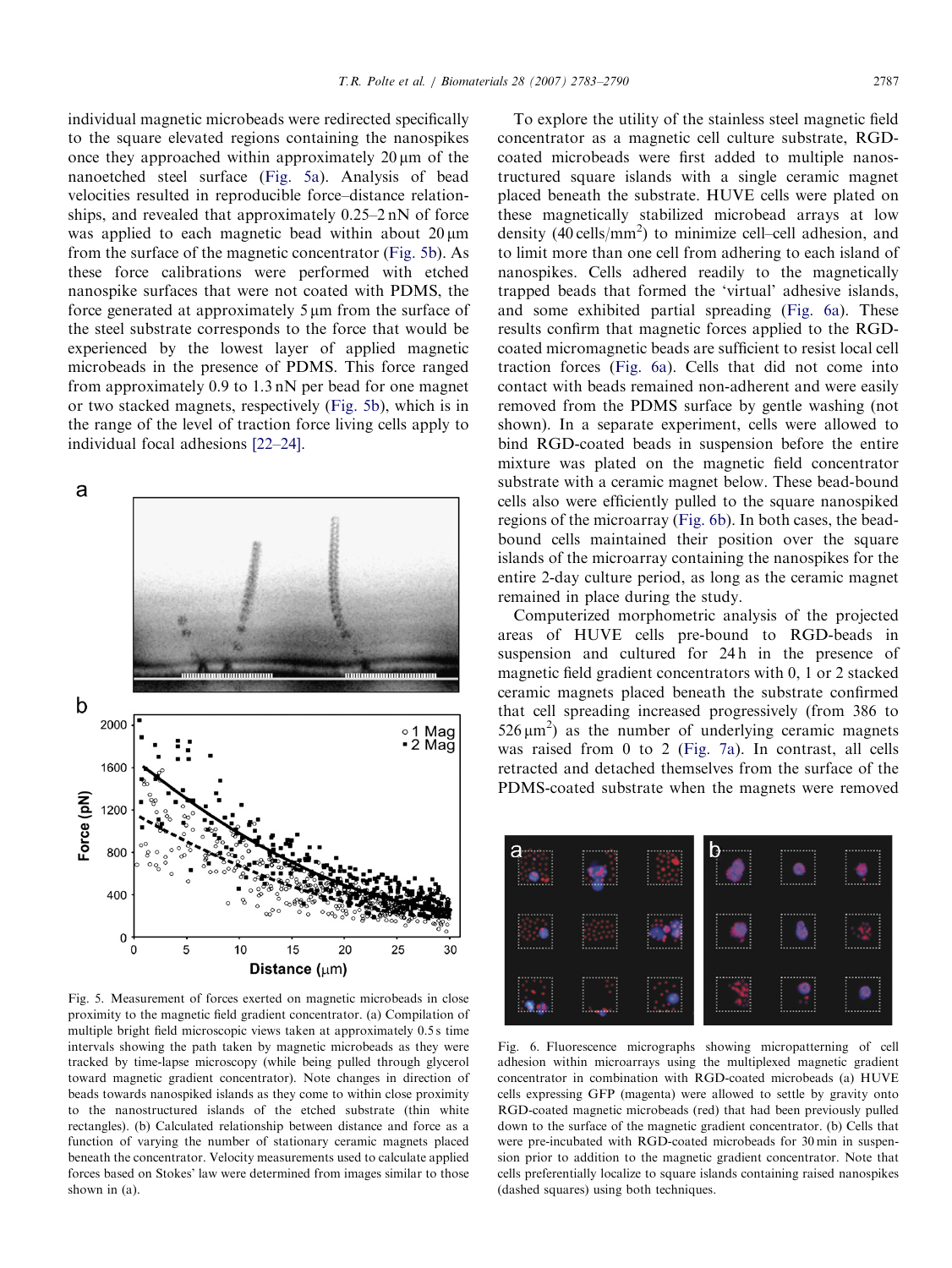<span id="page-5-0"></span>

Fig. 7. Analysis of cell shape distortion (a) and apoptosis (b) in cells cultured on the multiplexed magnetic field gradient concentrator for 24 h in the presence of 0, 1 or 2 stacked stationary ceramic magnets. HUVE cells were allowed to bind to RGD-coated magnetic microbeads in suspension and then plated on the multiplexed magnetic field gradient concentrator. Projected cell areas were determined by computerized image analysis, and the percentage of apoptotic cells was quantitated using TUNEL staining. Note that addition of 2 magnets beneath the concentrator resulted in a statistically significant decrease in cell death as well as cell area  $(p<0.04)$ .

(not shown). These findings confirm that in the presence of applied magnetic field gradients, these magnetically trapped magnetic beads do, in fact, form 'virtual' adhesive substrates that can resist cell traction forces in the absence of covalent linkage to the underlying rigid substrate.

HUVE cells rapidly switch on the cellular suicide program and undergo apoptosis if they are cultured in suspension or on adhesive substrates that cannot effectively resist cell tractional forces and promote cell distortion [\[1,21\].](#page-6-0) Therefore, we explored whether removal of the magnet field gradient and associated cell rounding can be used to switch on the cellular suicide (apoptosis) program in this system. Importantly, analysis of apoptosis using the TUNEL assay to measure DNA fragmentation under the same conditions used to quantitate cell spreading (Fig. 7a) revealed a progressive increase in the percentage of cells undergoing cell death (from  $8\%$  to  $41\%$ ; Fig. 7b) as the number of magnets was lowered from 3 to 0. These results demonstrate that the magnetic field gradient concentrators can effectively resist cell traction forces so that cell distortion can be promoted, and cell viability can be maintained for at least 2 days in culture. They also show that cell death can be actuated simply by removing the applied magnetic field.

#### 4. Discussion

Taken together, these results demonstrate that multiplexed magnetic field gradient concentrators can be created using femtosecond laser etching technology, and that microarrays of 'virtual' cell adhesive islands can be created when these materials are combined with microbeads coated with cell adhesion ligands. In the presence of a magnetic field applied with an inexpensive stationary magnet, living cells can be cultured on these microarrays and be maintained in a viable state for days if provided with appropriate nutrients. If desired, the cells adherent to every island, or a subset of islands, can then be abruptly switched into a cell death program, and be physically washed away from the non-adhesive PDMS surface of the magnetic field concentrator without requirement of any enzymes (e.g., trypsin) or harsh chemicals. New beads and living cellular components may then be added through a microfluidic system to 'reboot' the system. All of the beads were coated with the same ligand and incubated with the same cell type in the present study. However, by covering these microarrays of virtual adhesive islands with an overlay that contains multiple microfabricated holes in corresponding positions that can be filled individually with different medium or cellular components using automated micropipetting techniques, this system can be provided with a combinatorial capability. These more sophisticated multiplexed systems would permit simultaneous analysis of the effects of multiple substrate ligands or soluble stimuli on multiple cell types.

The success of this reconfigurable technology required the development of magnetic field concentrators that enable these surfaces to trap micro- or nanoscale magnetic particles with sufficient force to resist cell generated traction forces. This was accomplished by adapting a femtosecond laser etching technique previously developed to create micro- and nanoscale spikes on flat silicon surfaces [\[15,31\]](#page-7-0) to create magnetizable substrates that locally concentrate magnetic field gradients due to the high curvature of the spikes. By creating nanospikes on magnetizable stainless steel, we were able to increase magnetic conductance, durability, and biocompatibility of these substrates for studies with living cells, while minimizing cost.

Another important requirement for cellular microarraybased sensors is defined control of cell positioning and maintenance of this selectivity over time. This requires a surface that is resistant to adsorption of molecules and proteins present in the growth medium or secreted by the cells that might support cell adhesion. We were able to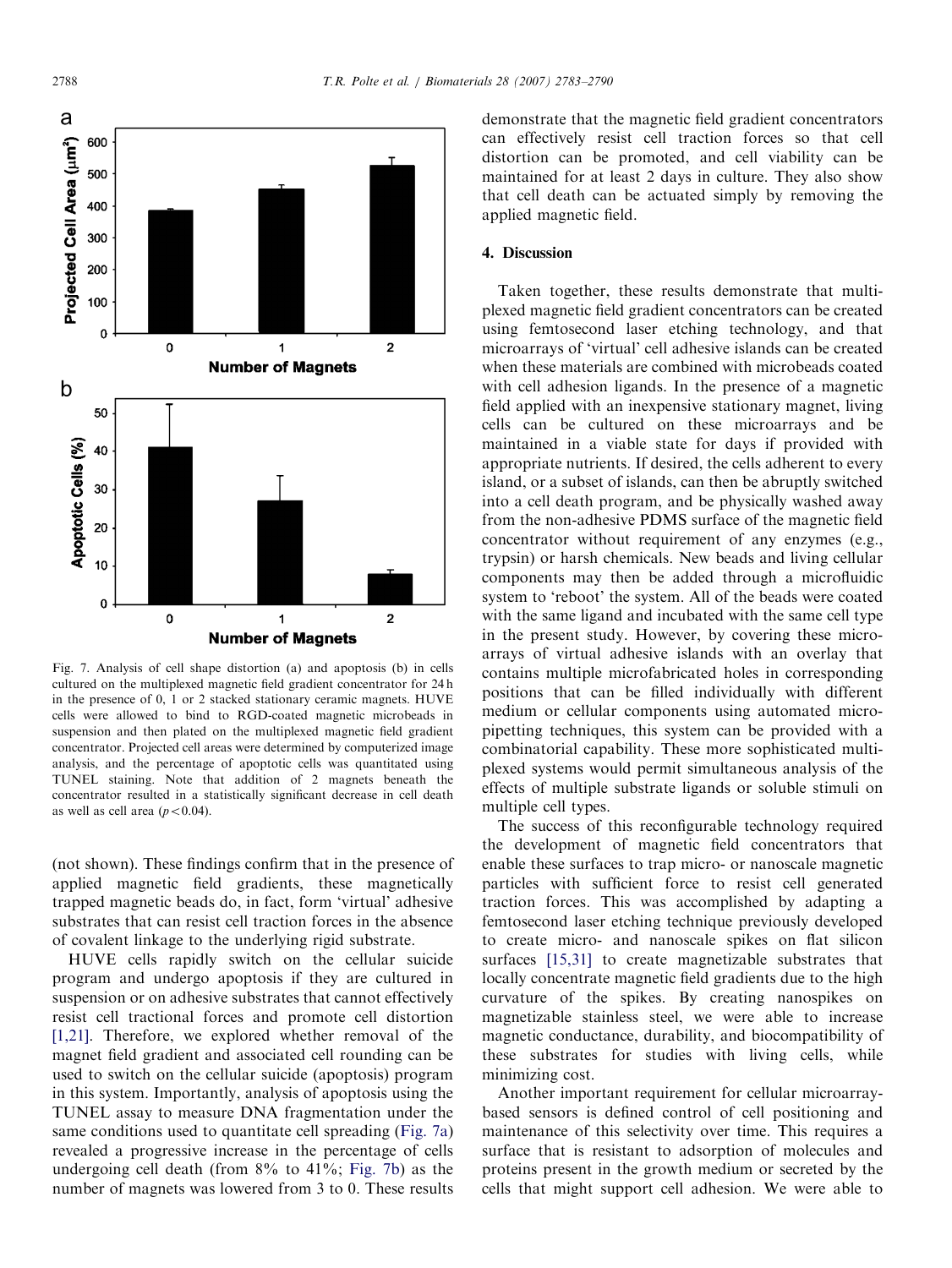<span id="page-6-0"></span>inhibit protein adsorption by coating the surface of our devices with a uniform smooth layer of PDMS treated with Pluronic detergent, as previously described [\[16\].](#page-7-0) This technique proved highly effective for our purposes, as beads and cells were easily removed and replaced on these devices with extremely high fidelity of patterning, even after culturing cells for 2 days on the magnetic devices. In addition to this highly selective non-fouling support for bead and cell localization, the PDMS-coated, laser-etched microarrays concentrated beads in a uniform layer across the entire surface of each raised nanospiked area which likely helps to facilitate cell adhesion and spreading. An important procedural consideration to achieve this uniform distribution is that careful attention must be paid to the final density of beads on the magnetic field concentrators in order to avoid excessive bead towering on the magnetized nanospiked regions.

Although our experiments demonstrate the utility of these nanostructured surfaces for concentrating microscale magnetic beads, this system also should be compatible with nanoscale magnetic particles. In fact, beads with diameters closer to the size scale of the curvature of the nanospikes may be trapped more effectively by the magnetic gradients generated by each spike. Moreover, reducing the size of ECM-coated beads, in turn, reduces the area available to form cell adhesive sites. Based on studies of force–size relationships of cell adhesions to ECM [\[22,24\],](#page-7-0) we expect that as bead size is decreased; cell tractional forces transmitted to individual beads will also decrease, thereby lowering the magnetic pulling force required to immobilize individual beads in presence of traction forces exerted by adherent cells.

Other methods for controlling cell positioning and spreading have been described in the context of reconfigurable cell-based processing devices [\[32\].](#page-7-0) However, the system described here offers several advantages, including comparative simplicity and flexibility, the ability to create large microarrays of cells that can be analyzed in parallel, and low cost and durability which are critical features for long-term commercial success. The magnetic 'virtual substrate' described here also allows for nearly unlimited array configurations, limited only by the resolution of the laser-etching process. Furthermore, because the cell-adhesive molecules are supplied by the removable magnetic beads, the user can easily specify the molecule used to mediate cell attachment for a given application. This same feature may be utilized in conjunction with other technologies such as microfluidics to create reconfigurable microarrays of magnetic microbeads-coated with biological molecules (e.g., DNA, proteins) in devices for genomic or proteomic applications.

A key element of this device is the ability to selectively control cell shape and viability by applying magnetic forces to cell-bound magnetic microparticles. The magnetic field gradients we created were sufficient to support increases in projected cell areas by at least 36%. This degree of cell distortion was large enough to prevent apoptosis, and the level of survival increased when the intensity of the magnetic field was increased, thus confirming that even a small degree of cell distortion can prevent apoptosis in adherent cells, as previously described [1]. This magnetic shape-control capability may provide a way to induce cell death within future biodetectors that have been contaminated by a biological pathogen or toxin. Removal of the magnetic field would allow contaminated cells to be washed away and new magnetic beads and cells delivered to the same multiplexed islands (e.g., using microfluidics) to create a reconfigurable cell-based biochip detector system.

## 5. Conclusions

We have developed multiplexed magnetic field gradient concentrators that can be used in combination with magnetic microbeads coated with cell adhesion molecules to create 'virtual culture substrates'. These biocompatible materials can be used to culture multiple cells in precise positions at high density, and to selectively induce cell death on command by removing an external magnet, thereby releasing cells to round up and die. Critical to this approach is the development of a method to fabricate arrays of magnetizable nanospikes that locally concentrate magnetic field gradients at the surface of the material, and thereby provide a way to trap these beads with sufficient force to resist high cell traction forces. Non-specific adhesive interactions with the remaining surface of the stainless steel substrate are inhibited by coating the material with a smooth layer of Pluronic detergent-treated PDMS. This simple system that has minimal power requirements and provides a reconfigurable interface for control of cell position and viability may be useful for future cell-based or biomolecule-based biodetectors, screening technologies, computers and other microsystems devices.

### Acknowledgments

This project was supported by DARPA Grant N000140210780 and support form the KECK Foundation.

#### References

- [1] Chen CS, Mrksich M, Huang S, Whitesides GM, Ingber DE. Geometric control of cell life and death. Science 1997;276:1425–8.
- [2] Bhatia SN, Balis UJ, Yarmush ML, Toner M. Probing heterotypic cell interactions: hepatocyte function in microfabricated co-cultures. J Biomater Sci Polym Ed 1998;9:1137–60.
- [3] Singhvi R, Kumar A, Lopez GP, Stephanopoulos GN, Wang DI, Whitesides GM, et al. Engineering cell shape and function. Science 1994;264:696–8.
- [4] Gu W, Zhu X, Futai N, Cho BS, Takayama S. Computerized microfluidic cell culture using elastomeric channels and Braille displays. Proc Natl Acad Sci USA 2004;101:15861–6.
- [5] Zhu X, Yi Chu L, Chueh BH, Shen M, Hazarika B, Phadke N, et al. Arrays of horizontally-oriented mini-reservoirs generate steady